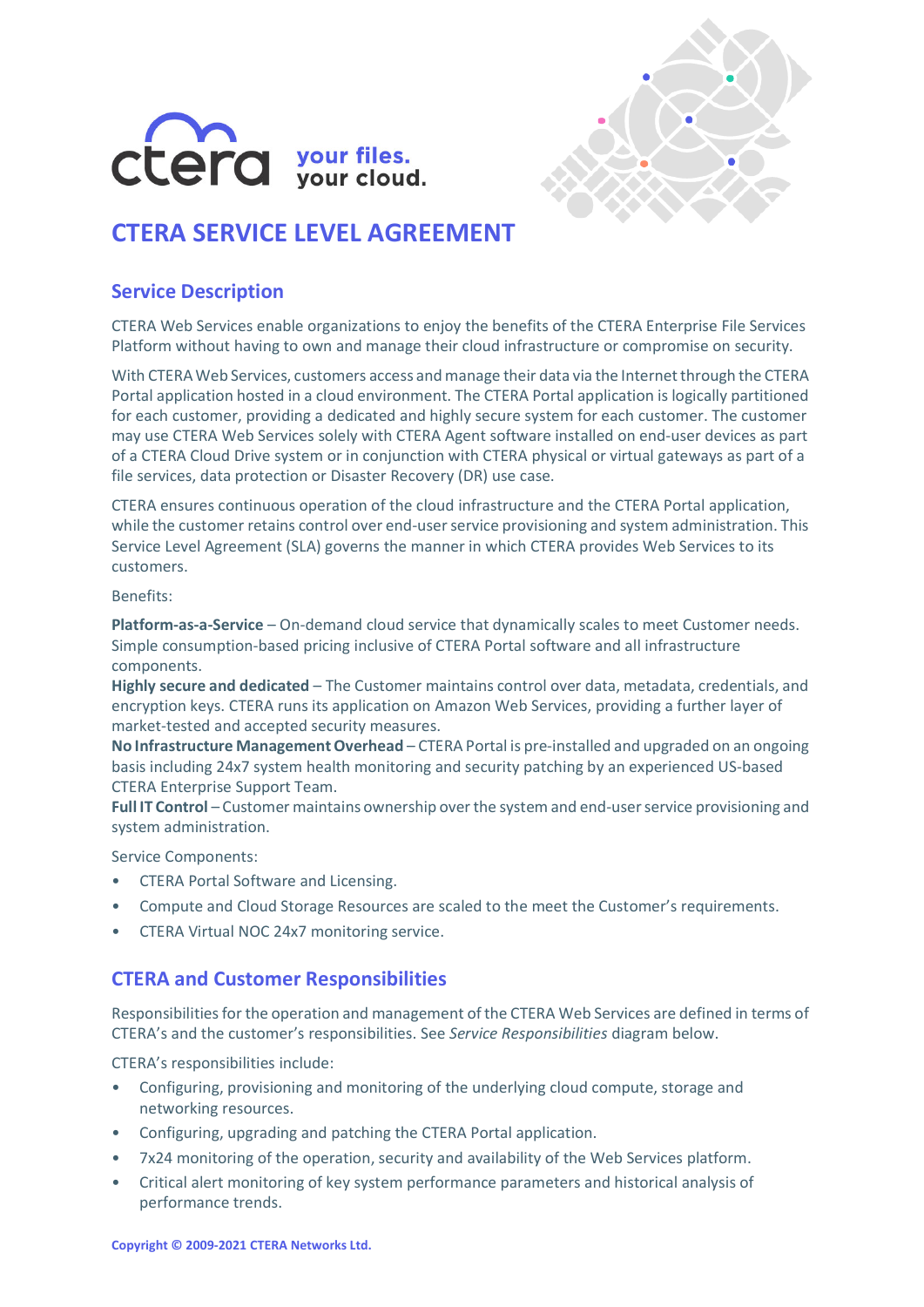• Assessing current and historical performance trends and scaling the system to meet the Customer's requirements.

Customer's responsibilities include:

- Provisioning services for the Customer's end users, as well as administration and of the platform.
- CTERA Gateway and Agent software installation, as necessary.
- Provision and management of the customer's identity management services such as Active Directory, LDAP or SAML services.



- 
- AD/LDAP/SAML Identity Services
- System health monitoring
- Internet connectivity (if applicable)

## **Service Commitment**

CTERA will use commercially reasonable efforts to make CTERA Web Services available with a *Monthly Availability Percentage* of at least 99.9%, in each case during any calendar month (the *Service Commitment*). In the event CTERA Web Services does not meet the Service Commitment, an Eligible Customer (customer who is eligible for Premium Cloud Care level) will be eligible to receive a *Service Credit* as described below.

## **Definitions**

- *Monthly Availability Percentage* is calculated by subtracting from 100% the percentage of minutes during the calendar month in which CTERA Web Services was in the state of *Unavailable*. Monthly Availability Percentage measurements exclude downtime resulting directly or indirectly from any items listed in the CTERA Service Exclusion section below.
- *Availability* refers to Customer access to the CTERA Portal Application and its stored data by administrators and end users during a calendar month.
- *Unavailability* means an issue that results in a critical business impact or downtime for CTERA Web Services, including issues where the Customer experiences:
	- A complete or substantial loss of access to the CTERA Portal Application or its stored data, or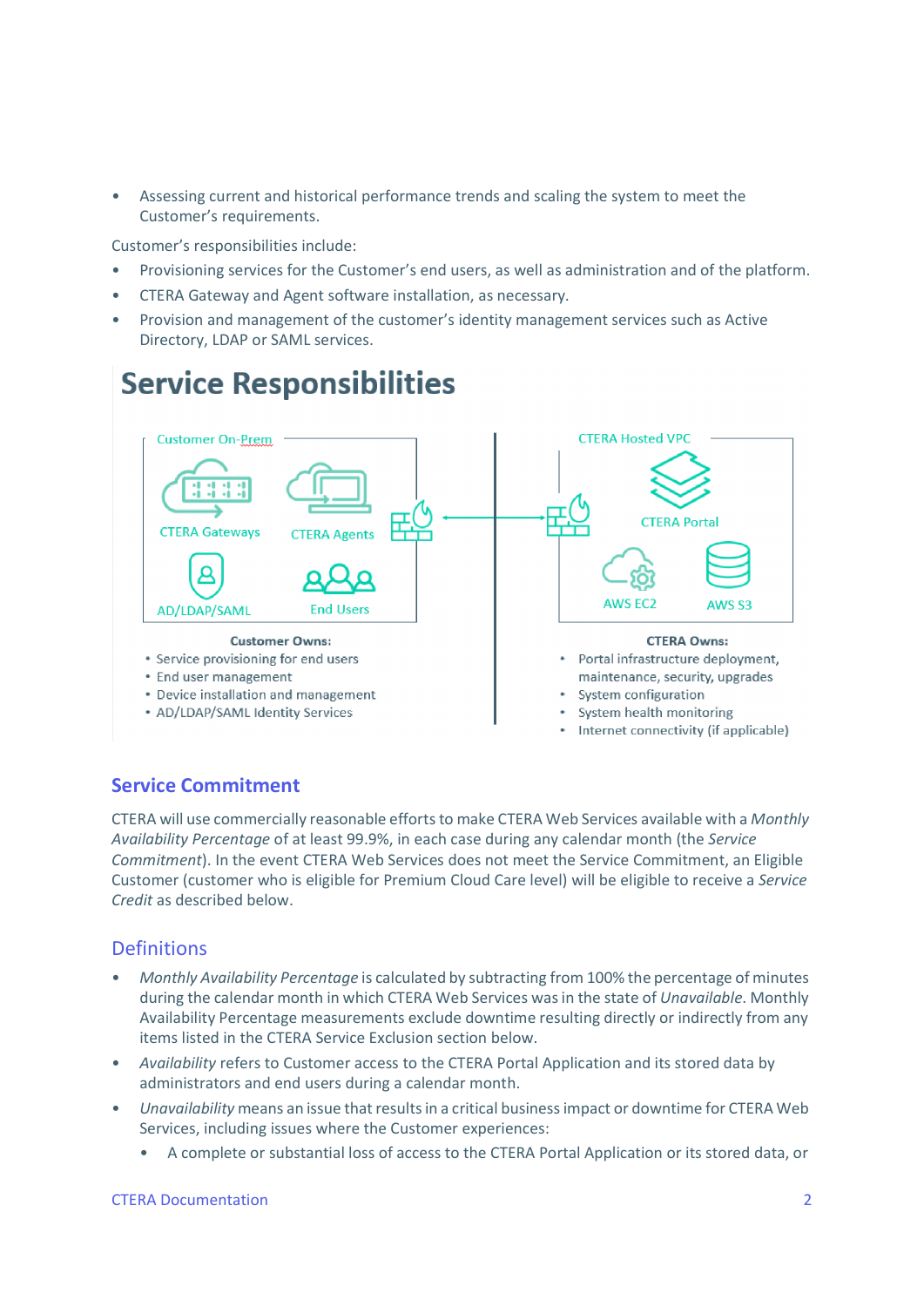- A real or perceived data loss or data corruption making an essential part of the CTERA Portal Application unusable, or
- The inability to use a mission critical application within the CTERA Web Services.
- **Note:** Scheduled upgrades and maintenance which result in downtime outside of regular business hours are not calculated in the Availability percentage.
- *Service Credit* is a dollar credit, calculated as set forth below, that CTERA may credit back to an eligible CTERA HVPC Account.

#### **Service Credits**

Service Credits are calculated as a percentage of the total charges paid by the customer for CTERA Web Services in respect of storage management fees for the calendar month in which the *Unavailability of the Web Services* occurred based on the schedule below.

| <b>Monthly Uptime Percentage</b>                   | <b>Service Credit Percentage</b> |
|----------------------------------------------------|----------------------------------|
| Less than 99.9% but greater than or equal to 99.0% | 10%                              |
| Less than 99.0%                                    | 25%                              |

A Service Credit will be applicable and issued only if the credit amount for the applicable month is greater than one dollar (\$1 USD). Service Credits may not be transferred or applied to any other account. Unless otherwise provided in the CTERA Web Services Agreement, the customer's sole and exclusive remedy for any unavailability, non-performance, or other failure by CTERA to provide CTERA Web Services is the receipt of a Service Credit (if eligible) in accordance with the terms of this SLA.

### **Credit Request and Payment Procedures**

To receive a Service Credit, the Customer must submit a claim by opening a case in the CTERA Support Center. To be eligible, the credit request must be received by CTERA within 60 days after which the incident occurred and must include:

- The words "SLA Credit Request" in the subject line;
- The dates and times of each incident of Unavailability claimed by the Customer; and
- The customer's request contains documentation of the errors and corroborate the claimed outage (any confidential or sensitive information in these logs should be removed or replaced with asterisks).

If the Monthly Availability Percentage applicable to the month of such request is confirmed by CTERA and is less than the applicable Service Commitment, then CTERA will issue the Service Credit within 30 days following the date the request is confirmed. The customer's failure to provide the request and other information as required above will disqualify the customer from receiving a Service Credit.

### **CTERA Web Service Exclusions**

The Service Commitment does not apply to any suspension or termination of CTERA Web Services or unavailability caused by: (i) factors outside of CTERA's reasonable control, including any force majeure event or Internet access or related problems beyond the demarcation point of CTERA Web Services; (ii) that result from any actions or inactions of the Customer or any third party; (iii) that result from